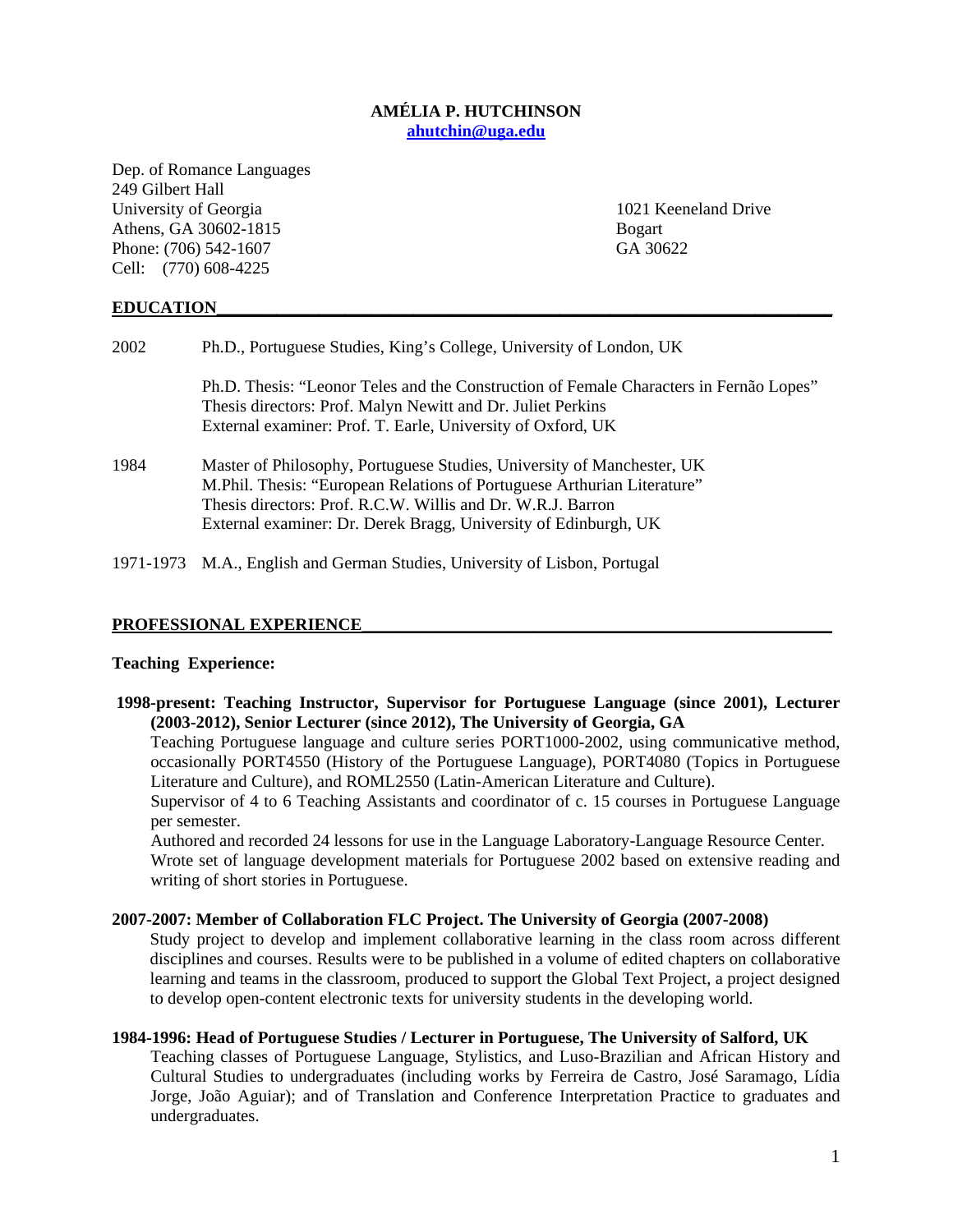## **1981-1985: Tutor of Portuguese, College of Further Education, Manchester, UK**

Teaching courses of Portuguese as a foreign language to adults and business people, often in conjunction with the University of Manchester Business School.

## **1975-1979: Leitora of Portuguese, The University of Manchester, UK (sponsored by Instituto de Alta Cultura / Instituto de Língua e Cultura Portuguesas, Portugal)**

Teaching Portuguese Language and Literature, including poetry of the Renaissance (Bernardim Ribeiro, Sá de Miranda, Camões), Portuguese and Brazilian Literature of the 19th century (Almeida Garrett, Eça de Queiroz, Machado de Assis, Camilo Pessanha, Antero de Quental), and Portuguese and African Literature of the 20th century (Ferreira de Castro, Castro Soromenho).

# **1973-1974: Assistant Lecturer in English Studies, The University of Lisbon, Portugal**

Responsible for courses on The English Age of the Renaissance and Introduction to Arthurian Studies.

**1973-1974: Teaching Assistant in English and German Studies, The University of Lisbon, Portugal**  Responsible for tutorials on English Literature (Elizabethan Theatre) and History of German Culture and Institutions respectively. Worked with the late Prof. Fernando de Melo Moser, appointed soon after as President of the Instituto de Língua e Cultura Portuguesas, now Instituto Camões.

## **Administration Experience & Training:**

## **2006 to present: co-Director and Project Manager of the Fernão Lopes Translation project.**

This project consists of the translation into English of four chronicles by Fernão Lopes (1380?- 1459). The project has a team of thirteen people, including six translators from several universities in the UK and the USA, and a number of consultants from universities in the UK, Canada, Portugal and the USA. In June 2010, the project received a generous grant from the NEH (National Endowment for the Humanities, the DGLAB (Delegação Geral do Livro, Arquivos e Bibliotecas), Portugal and, more recently, form FLAD (Fundação Luso-Americana para o Desenvolvimento /Luso-American Foundation for Development). The project is also jointly sponsored by the University of Birmingham, UK, and Instituto Camões, Portugal.

## **2001 to present: Portuguese Language Supervisor, The University of Georgia, GA**

Establish syllabi, organize teaching schedules, coordinate, supervise and evaluate language teaching personnel, liaise with Language Resource Center, supervise exams, write reports, disseminate information as required, including organizing Portuguese Teaching Circle meetings and record information on the Circle's eLC webpage.

**Fall 2007: Course on The Essentials of Project Management:** Training and Development Center, UGA, December 11 & 14, 2007.

# **Fall 2005 and Spring 2006: Undergraduate Academic Advisor, The University of Georgia, GA**

Advise students completing degrees in French, Italian, Portuguese or Romance Languages: assist in planning studies for each semester and selecting courses to take, check that DAR (Degree Audit Record) reflects courses taken for a specific degree, ask for corrections to DAR to be made when necessary, plan Study Abroad and approve credit transfers.

## **1987-1996: European Union Erasmus Inter-University Cooperation Program Coordinator**

Coordinating the expanding transition from the Erasmus to the Socrates European Inter-University Cooperation Program. This required the exchange of contracts between 36 Universities and the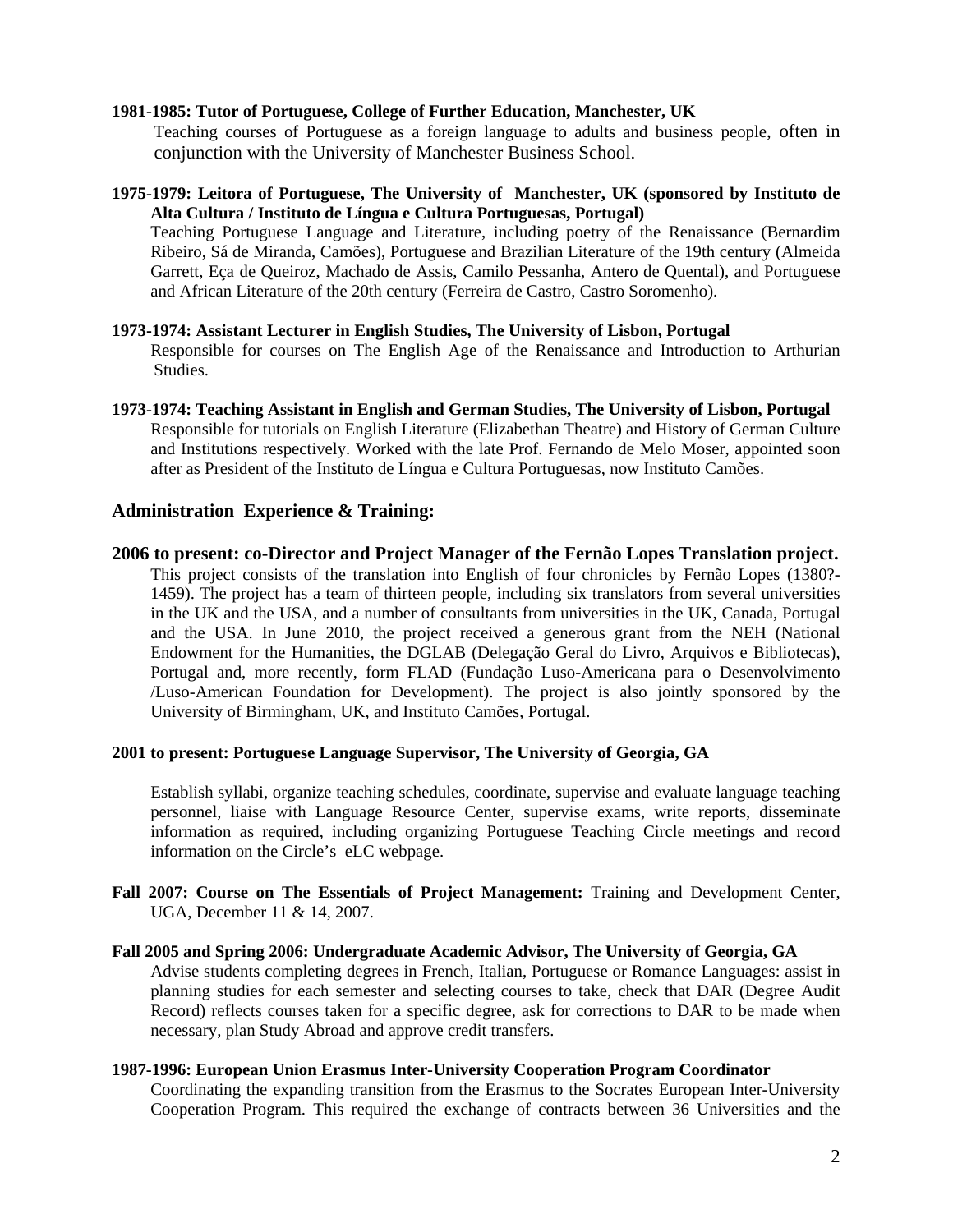drafting of the institutional contract of the Department of Modern Languages of the University of Salford, UK, to be sent to the European Union in Brussels (1996).

Representing the Department of Modern Languages of the University of Salford at Erasmus Annual Coordinating meetings, negotiating exchange numbers for the following academic year and writing activities and financial reports. Meetings took place at the Ionian University, Corfu, Greece (1996), the University of Joensuu in Savonlinna, Finland (1995), the Université Jean Moulin - Lyon III in Lyon, France (1994), the Universitat Autonoma de Barcelona, Spain (1993), the Copenhagen Business School, Denmark (1992), and ISLA-Instituto Superior de Línguas e Administração, Portugal (1991).

Coordinating student and teaching staff exchanges with 12 European Universities, including also the Universidad de Zaragoza, the Universidad de Salamanca, and the Universitat Autonoma de Barcelona, Spain, the Universidad Autónoma de Las Palmas, Canary Islands, the Université Jean Moulin - Lyon III, the Université d'Haute-Alsace, and the Université de Clermont-Ferrand, France, the Universität Johan Guttenberg, Germersheim, and the Universität Saarbrücken, Germany; writing annual report including Erasmus grant accounts to be sent to European Union.

Establish student exchange programs between the University of Salford, UK, the University of Porto (1989), and ISLA-Instituto Superior de Línguas e Administração (1988), Portugal.

## **1985-1996: Head of Portuguese Studies, The University of Salford, UK**

Establishing syllabi, coordinating teaching staff, setting exams, organizing Examiners' Meetings, and supervising transition into modular system.

Representing Portuguese Studies section in departmental academic and technical committees.

Coordinating the Residence Abroad Program for Portuguese, which included allocating, supervising and visiting 10-15 students in job placements or attending courses in Portugal and Brazil for a period of 3-6 months. Write annual Residence Abroad report and coordinate with other Residence Abroad Tutors in other language sections.

Opening and coordinating Portuguese Translation & Interpretation M.A. for African and Brazilian candidates, under the patronage of the British Council (1986-1990).

Establishing cooperation protocol with the Universidade Federal da Bahia (1993), and Universidade Federal da Paraíba (1996), Brazil, with the patronage of the British Council and CAPES (Brazilian funding institution).

#### PRINCIPAL PUBLICATIONS

#### **Books:**

- *Fernão Lopes: The Chronicles,* (ed.) Amélia Hutchinson, Teresa Amado, Philip Krummrich et al., 4 vols, (Rochester NY and Woodbridge, UK: Boydell & Brewer Tamesis, forthcoming in 2015). The first English translation of Fernão Lopes's chronicles.
- *Ponto de encontro: Portuguese as a world language*, co-authored with Anna Klobucka, Clémence M.C. Jouët-Pastré, Patrícia I. Sobral, Maria Luci B. Moreira, Upper Saddle River, NJ: Prentice Hall, 2006,  $2<sup>nd</sup>$  revised and augmented ed. 2012.
- *Portuguese: An Essential Grammar*, co-authored with Janet Lloyd, London, New York and Toronto: Routledge, 1996 (reprinted in 1999, 2001 and 2002), 2<sup>nd</sup> revised and augmented edition August 2003 (reprinted 2005).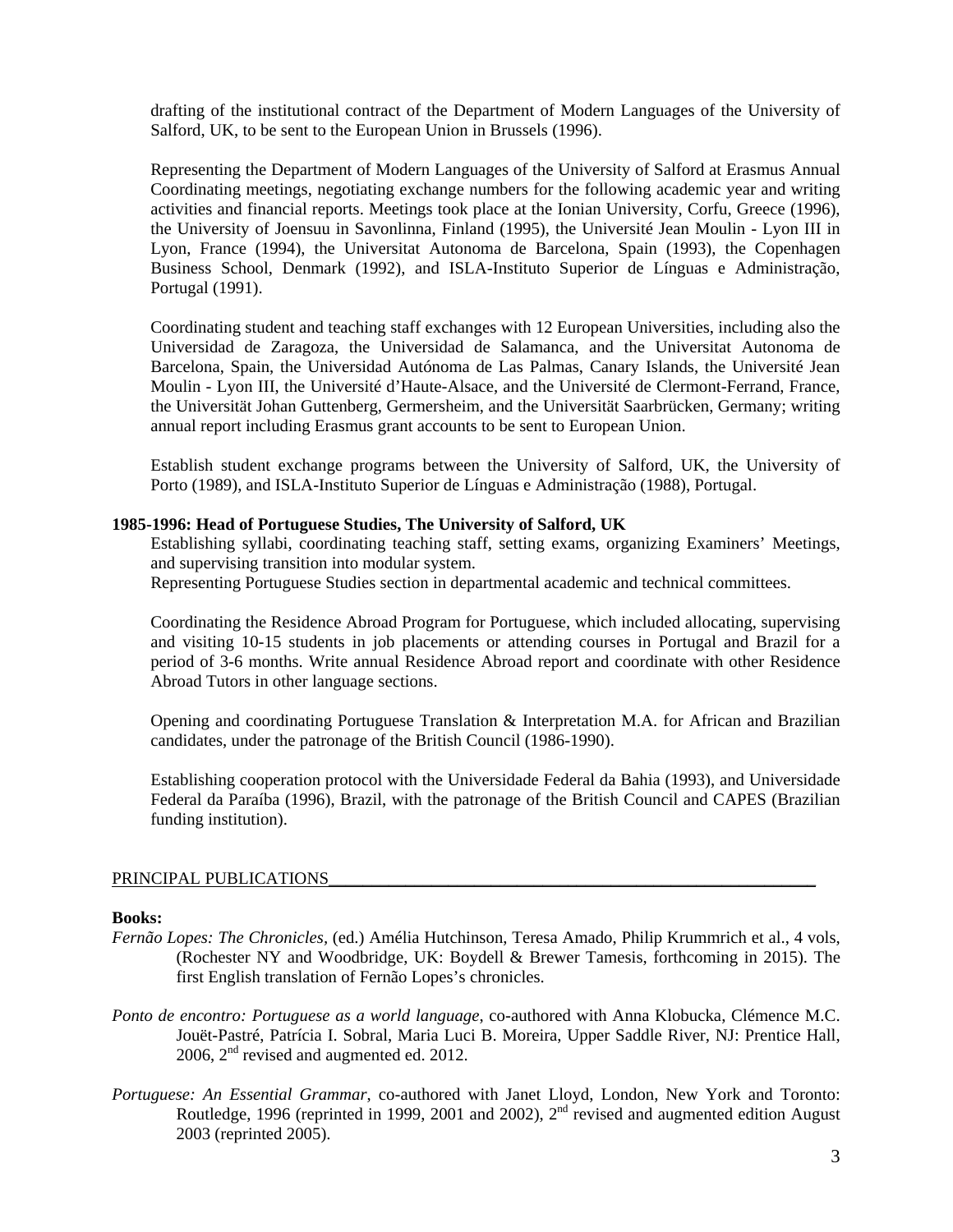# **Articles:**

- "Making Poetry, Making Waves: The Galician-Portuguese Sea Lyric." In James D'Emílio, ed., *Culture and Society in Medieval Galicia: A Cultural Crossroads at the Edge of Europe*, Series: The Medieval and Early Modern World, Leiden & Boston: Brill, 2014, chapter 23 (Forthcoming December 2014).
- "The Fernão Lopes Translation Project: a new gateway for the Anglophone medievalist." In *Românica: Revista de Literatura* 20, *festschrift* dedicated to Professor Teresa Amado (2011).
- "Os Doze de Inglaterra': a romance of Anglo-Portuguese relations in the later Middle Ages?" In María Bullón-Fernández, ed., *England and the Iberian Peninsula in the Middle Ages, 12<sup>th</sup>-15<sup>th</sup> Century. Cultural, Literary and Political Exchanges,* Series: The New Middle Ages, NY: Palgrave Macmillan, 2007, 167-187.
- "Punctuating the Narrative: the structural function of female characters in Fernão Lopes' and Gomes Eanes de Zurara's chronicles." In *Portuguese Studies Review* 13 (1-2) (2005) 1-14.
- "Reading Between the Lines: a vision of the Arthurian world reflected in Galician-Portuguese poetry." In Bonnie Wheeler, ed., *Arthurian Studies presented to Professor P.J. Field on his Retirement*, Woodbridge and New York: D.S Brewer, 2004, 117-131.
- "Leonor Teles: a story in her own right." In *Historical Reflections/Reflexions Historiques*, 30 (June 2004), 73-87. Commemorative issue of the journal's  $30<sup>th</sup>$  year of publication.
- Preface to *A Critical, Dual-Language Edition of Quadras ao Gosto Popular/Quatrains in the Popular Style by the Portuguese Writer Fernando Pessoa*, translation and notes by Philip Krummrich. Lampeter: The Edwin Mellen Press, 2003, i-vi.
- "Econtro de Horizontes: Um estudo metahistórico das figuras de Leonor Teles e Filipa de Lencastre nas crónicas de Fernão Lopes." In *Hispania*, 83.3 (2002), 476-485.
- "Nun'Álvares Pereira: a Portuguese Hero of an Arthurian Mould." In N. Griffin, and T. Earle, eds., *Portuguese, Brazilian and African Studies presented to Clive Willis on his Retirement*, Warminster: Aris & Phillips, 1995, 55-68.
- "A Woman's Contribution to the History of the Sea." Lisa Jesse, ed., *Portuguese at Leeds: a selection of essays from the annual 'Semana Portuguesa*', University of Leeds, Sheffield: Trinity & All Saints College and Juma Printing and Publishing, 1995, 99-114.
- "*Dea* or *Deabus*? o Declínio das Relações Masculino-Feminino como Reflexo do Declínio do Império." In A*ctas do Congresso Internacional 'O Rosto Feminino da Expansão Portuguesa'*, 21-25 November 1994, (Comissão para a Igualdade e para os Direitos das Mulheres, Presidencia do Conselho de Ministros) Lisbon, 1995, Vol.I, 181-186.
- "Por detrás de um grande homem..." In M. Fátima Viegas Brauer-Figueiredo, ed., *Actas do 4º Congresso da Associação Internacional de Lusitanistas*, University of Hamburg, 6-11 September 1993, Lisbon: Lidel, 1995, 1011-1021.

*Portuguese Grammar Pocket Manual*, internal publication, Salford: the University of Salford, 1994.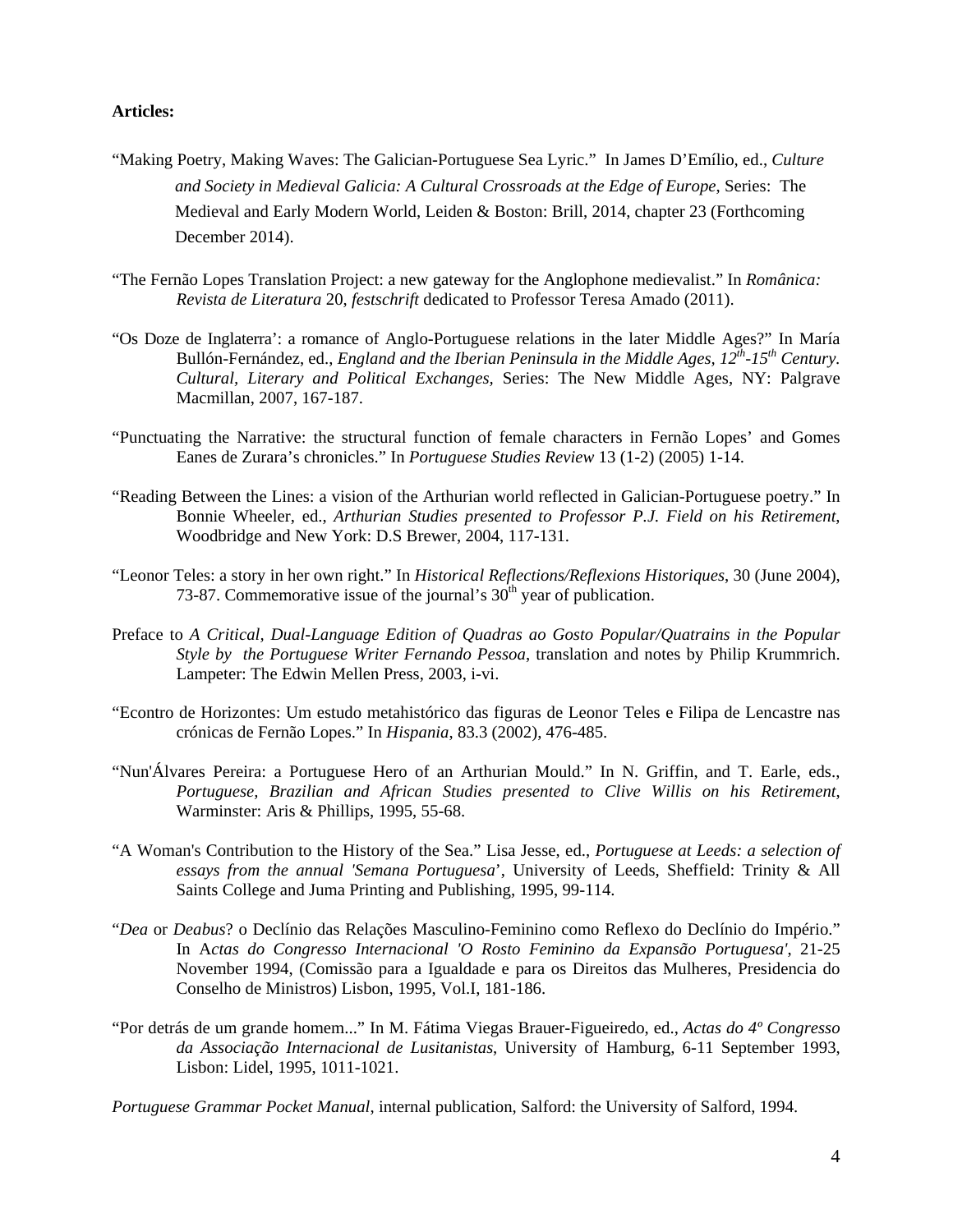- "Towards an Agreement: some considerations on the latest Portuguese Orthographic Agreement." In *Language International* 4.3 (June, 1992) 16-20.
- "O Tradutor e as Barreiras da Cultura." In *Vértice*, 27, 2nd Series (June, 1991) 63-67.
- "As Relações Luso-Britânicas e o Desenvolvimento da Literatura Arturiana em Portugal." In Manuel Gomes da Torre, ed., *Actas do Colóquio Comemorativo do VI Centenário do Tratado de Windsor*, Oporto: Faculdade de Letras do Porto, 1988, 275-288.

## **Book Reviews & Other Publications:**

Review of Manuela *Cook, Portuguese Verbs Explained: an essential guide*. In *ellipsis* 5 (2007) 165-168.

'Entre Nós: a Conversation with Lídia Jorge', Amélia Hutchinson and Ana Paula Ferreira. *ellipsis* 3 (2005), 141-155.

Review of José Saramago, *O Ano da Morte de Ricardo Reis*. In *Hispania* 82.1 (1999) 19-20.

Translation of King Duarte, *Ensinança de bem Cavalgar Toda Sela* (sellection). In Richard Barber and Juliet Barker, *Tournaments*, Woodbridge: Boydell & Brewer's, 1989, 197-205.

## **CONFERENCE PAPERS AND SCHOLARLY PRESENTATIONS**

- "Tradução de Textos Medievais: O Projecto Fernão Lopes". Presentation at the roundtable on "The *Confessio Amantis* and medieval *translatio*: Reading (around) a multilingual masterpiece", Universidade Nova de Lisboa, Portugal, September 15, 2014.
- "The Many Faces of Women in Fernão Lopes's Chronicles", keynote lecture at the 2014 GEMELA conference, Universidade Clássica de Lisboa, Portugal, September 8-10, 2014.
- "Fernão Lopes in the twenty-first century", International Medieval Congress, University of Leeds, UK, 7- 10 July, 2014.
- "The Fernão Lopes Translation Project, step 3: Decisions, decisions, decisions, and the outcome in sight…" Colloquium session presented in the Department of Romance Languages, The University of Georgia, Athens, GA, March 7, 2014.
- "The Fernão Lopes Translation Project: making meaning with Drupal", SAMLA  $85<sup>th</sup>$  annual convention, Atlanta, November 8-10, 2013.
- "The Fernão Lopes Translation Project, step 2: Fleshing out the Website as a Research Tool", Colloquium session presented in the Department of Romance Languages, The University of Georgia, Athens, GA, November 11, 2012.
- "A Pictorial tour of Fernão Lopes's Chronicles", 8th International Conference of APSA-American Portuguese Studies Association, October 4-6, 2012, University of Iowa, Iowa City, IA.
- "The Fernão Lopes Translation Project: opening a new window into medieval Iberia and beyond", Colloquium session presented in the Department of Romance Languages, The University of Georgia, Athens, GA, February 11, 2011.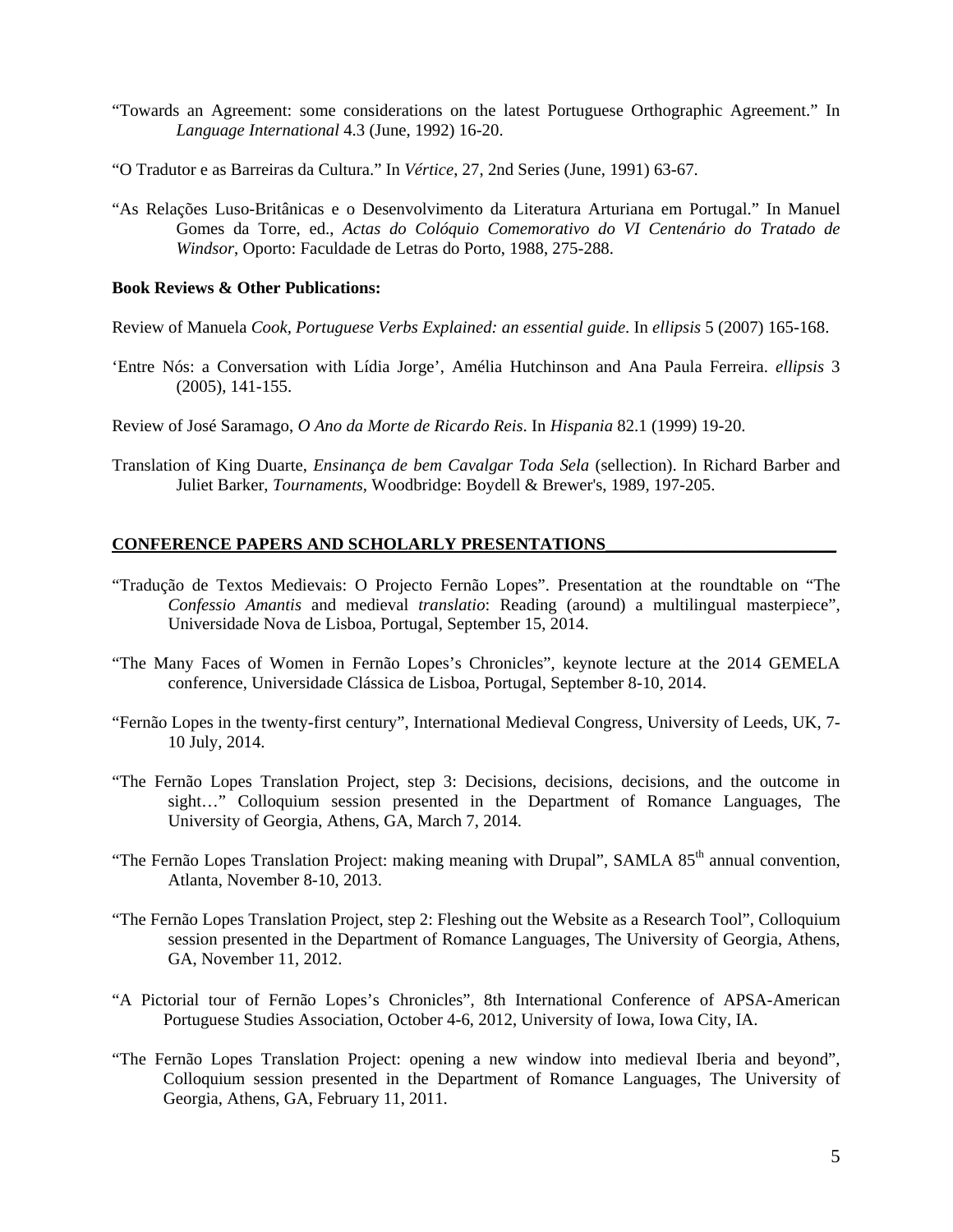- "Fernão Lopes finally speaks in English, but how difficult is it?", SAMLA 81<sup>st</sup> annual convention, Atlanta, November 6-8, 2009.
- "At Sea with Pay Gomes Charinho, admiral and poet", 6th International Conference of APSA-American Portuguese Studies Association, October 9-11, 2008, Yale University, New Haven, CT.
- "O mar na lírica galego-portuguesa", SAMLA Convention 2007, Atlanta GA, November 9-11, 2007
- "Gaining in Translation: The Fernão Lopes Project," 5th International Conference of APSA-American Portuguese Studies Association, October 5-7, 2006, University of Minnesota.
- "Anglo-Portuguese Relations in the Later Middle Ages: when diplomacy meets culture" integrated in Sessions II-III of the SSPHS: England and Iberia in the Later Middle Ages (1200-1500),  $40<sup>th</sup>$  International Congress on Medieval Studies, May 2005, Western Michigan University, Kalamazoo, MI.
- "Patterns of Emplotment: the Construction of the *Crónica de D. Fernando* as the Tragedy of a King", 4th Congress of APSA-American Portuguese Studies Association, University of Maryland, MD, October 14-16, 2004.
- Interview on Queen Leonor Teles of Portugal, filmed for *O Lugar da História*, documentary broadcast by Rádio Televisão Portuguesa, Channel 2, presented in November 2003.
- Romance Languages Colloquium "Perceptions of Medieval Studies from Inside and Out," a round table discussion led by Dr. Noel Fallows, Dr. Amélia Hutchinson, and Dr. Catherine Jones. The University of Georgia, Athens, GA, August, 2003.
- "Strategies of Inclusion and Exclusion: The Construction of National Identity in Fernão Lopes' chronicles." 38th International Congress on Medieval Studies, May 2003, Western Michigan University, Kalamazoo, MI, May 2003.
- "Fernão Lopes' Female Characters and the Paradigms of the *Cancioneiros*", 3rd Congress of APSA-American Portuguese Studies Association, November 7-9, 2002.
- "Arthurian Influences in Fernão Lopes: getting down to the structure", XX International Arthurian Congress, The University of Wales, Bangor, UK, July 22-29, 2002.
- "Punctuating the Narrative: the structural function of female characters in Fernão Lopes' and Gomes Eanes de Zurara's chronicles", The Society for Spanish and Portuguese Historical Studies, 32<sup>nd</sup> Annual Meeting, Athens, Georgia, April 11-14, 2002
- "Leonor Teles a story in her own right." 36<sup>th</sup> International Congress on Medieval Studies, May 2001, Western Michigan University, Kalamazoo, MI, May 2001.
- "Queen Leonor Teles of Portugal: a Study in Empowerment (an update)". Women's Studies Program Noon Speaker Series, The University of Georgia, Athens, GA, April 2001.
- "Portraits from a Chronicler: a study of Fernão Lopes' characterization of female figures." American Portuguese Studies Association, Madison, MI, October 2000.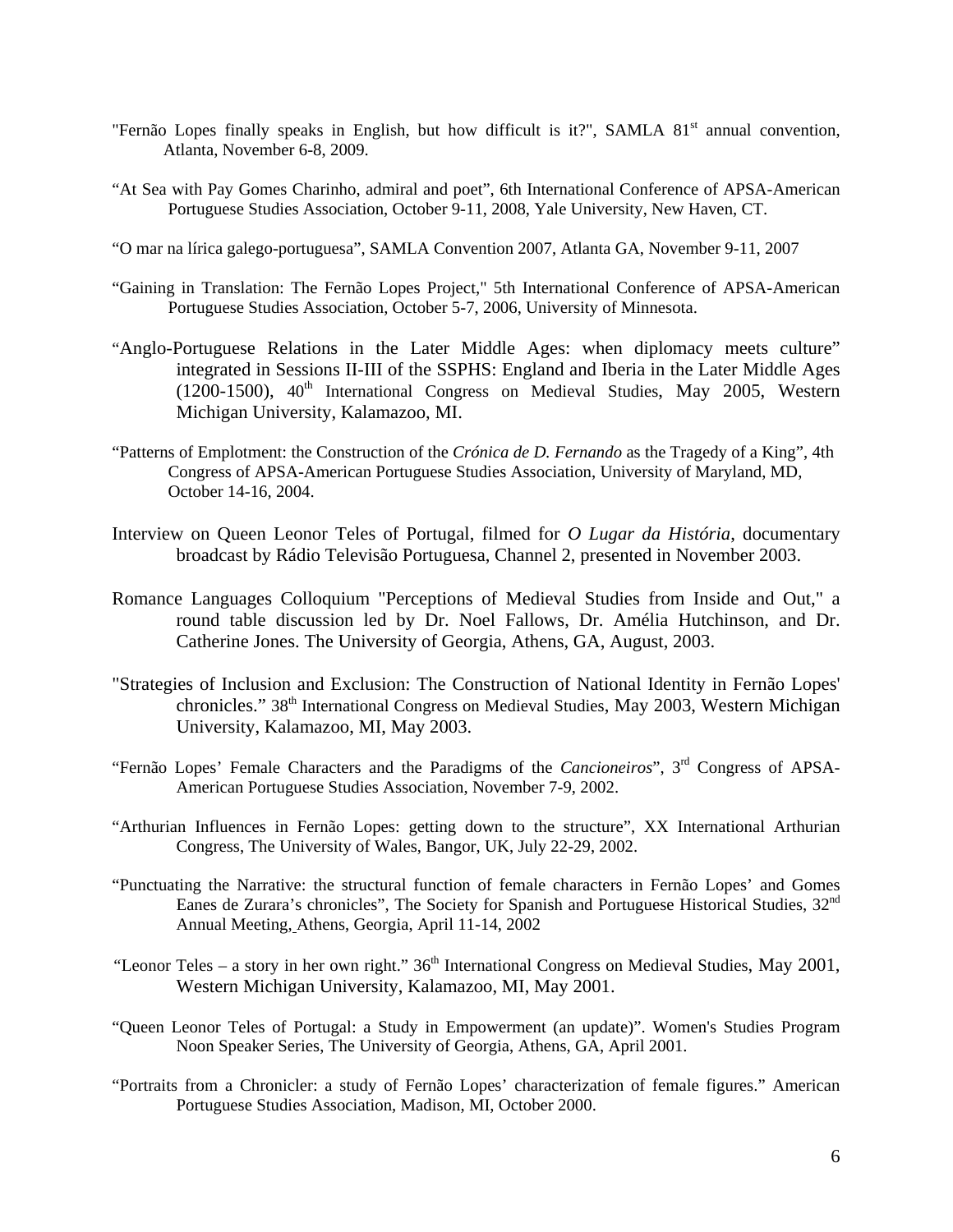- "Queen Leonor Teles of Portugal: a Study in Empowerment." 35<sup>th</sup> International Congress on Medieval Studies, Western Michigan University, Kalamazoo, MI, May 2000.
- "Literature v. History: Intermingling Horizons." Second Annual Graduate Student and Faculty Conference on Lusophone History, Literature and Culture, Santa Barbara, CA, April 2000.
- "Where Loyalties Lie: a Study on the Role of Portuguese Women as Mediators in the Later Middle Age." 34<sup>th</sup> International Congress on Medieval Studies, Western Michigan University, Kalamazoo, MI, May 1999.
- "Dea ou Deabus? O Declínio das Relações Masculino-Feminino como Reflexo do Declínio do Império." International Congress on 'O Rosto Feminino da Expansão Portuguesa', Comissão para a Igualdade e para os Direitos das Mulheres, Lisbon, November 1994.
- "Female Portraits in Early Portuguese Chronicles." International Medieval Congress, Leeds, June 1994.
- "A Woman's Contribution to the History of the Sea." University of Leeds' Portuguese Studies Week, Leeds, February 23 1994.
- "Keeping the Home Fire Burning: a View of Women's Role in Portuguese Society." International Association of Professional Women at the Manchester University Business School, Manchester, February 1993.
- "Por detrás de um grande homem..." 4th Congress of Lusitanists, University of Hamburg, September 1993. Instituto Camões and JNICT Programa Lusitânia award.

#### **INVITED LECTURER\_\_\_\_\_\_\_\_\_\_\_\_\_\_\_\_\_\_\_\_\_\_\_\_\_\_\_\_\_\_\_\_\_\_\_\_\_\_\_\_\_\_\_\_\_\_\_\_\_\_\_\_\_\_\_\_\_\_\_\_\_\_\_\_**

- 2005 Member of panel at Isabel de Mello Moser's doctoral defense in the Department of History, Universidade Autónoma Luís de Camões, Lisbon, Portugal.
- 1995 and 1996

Intensive courses in Commented Translation from English into Portuguese, UFBA-Federal University of Bahia in Salvador, Brazil. Informal Cooperation Link between UFBa and the University of Salford, which the patronage of the British Council. (April).

1995 Intensive post-graduate course in translation, UFPa-Universidade Federal da Paraíba, João Pessoa, Brazil. Cooperation link with UFPa.(April).

1991, 1992 and 1993

Three two-week long intensive courses in Portuguese with Liaison Interpreting practice, at the University of Hamburg, Germany. The first was integrated in an ERASMUS funded Course in Portuguese Studies, and the other two were part of the University of Hamburg's UNI-FIT Summer Program.

1988 "Os Doze de Inglaterra' - seu Enquadramento Histórico." Special lecture given at the invitation of the Vice-Chancellor of the Universidade Autónoma Luís de Camões, Lisbon, Portugal.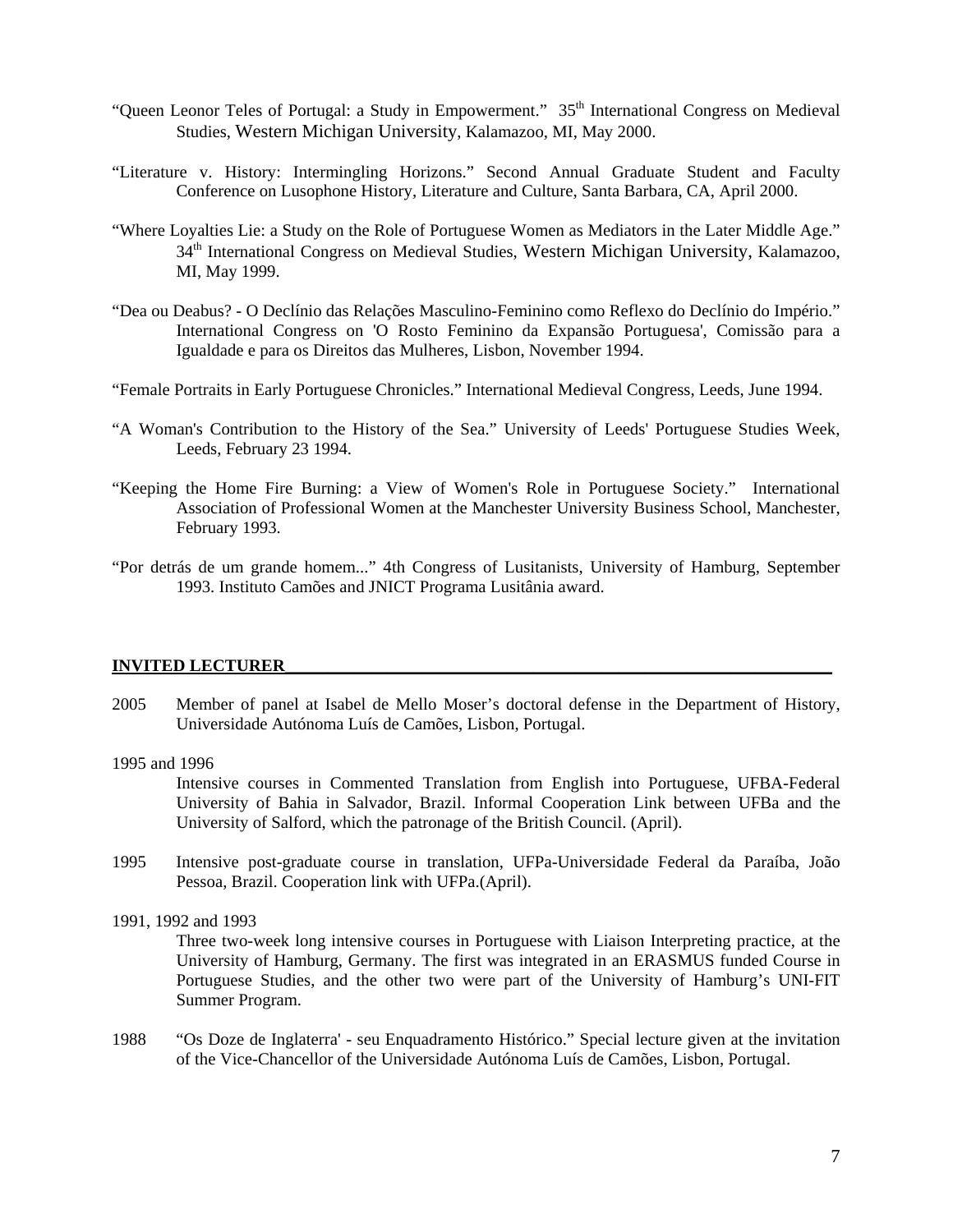# OFFICES HELD IN ACADEMIC INSTITUTIONS AND ASSOCIATIONS

- 2006-2011: Honorary Research Fellow, The University of Birmingham, UK.
- 2006-present: Co-Director and Project Manager of the "Fernão Lopes Project", international project producing the first complete edition of Fernão Lopes's chronicles in English, with the patronage of the NEH (National Endowment for the Humanities), USA, The University of Birmingham, UK, the National Library, Lisbon, and the Delegação Geral do Livro, Arquivos e Bibliotecas, and Luso-American Foundation for Development, Portugal.
- 1999-2006: Committee member of the American Portuguese Studies Association.
- 1999-2006: Treasurer of the American Portuguese Studies Association.
- 1994-1998: External Examiner for Portuguese at the University of Central Lancashire, UK.
- 1995 Reviser for the Portuguese GCSE exams, by the ULEAC (University of London Examinations & Assessment Council).
- 1992-1994: Committee member of the International Arthurian Society on behalf of the Hispanists group.
- 1989 Portuguese examination-paper setter for the Institute of Linguists, London.
- 1988-1994: Founding member and coordinator of the 'Salford University Middle Ages Seminar'.
- 1987-1996 European Union Erasmus Inter-University Cooperation Program Coordinator

## **SESSIONS ORGANIZED & CHAIRED\_\_\_\_\_\_\_\_\_\_\_\_\_\_\_\_\_\_\_\_\_\_\_\_\_\_\_\_\_\_\_\_\_\_\_\_\_\_\_\_\_\_\_\_\_\_\_\_\_\_**

- Comparative corpora Session VIII, chaired at the first Portuguese Linguistics in the United States (PLUS) conference, November 14-16, 2013, The University of Georgia, GA.
- Iconic Images, Violence and Memory Construction Session chaired at the 8th International Conference of APSA-American Portuguese Studies Association, October 4-6, 2012, University of Iowa, Iowa City, IA.
- Bridging the gap: From Lusophone writers to Anglophone readers Session organized and chaired by Amélia P. Hutchinson, The University of Georgia, GA, at the 2010 APSA (American Portuguese Studies Association) congress, Brown University, RI. With the participations of renowned literary translators such as:

 Professor George Monteiro, Brown University, RI, "Acts of Kindness: The Translator and the Translated."

Professor K. David Jackson, Yale University, CT, "Translating Pagu's *Industrial Park*: São Paulo in 1930"

Professor Philip Krummrich, Morehead State University, KY, "Speaking in Forked Tongues: The Problem of Translating a Bilingual Original"

Portugal e suas influências artisticas, Portuguese-Brazilian – I .Session chaired at SAMLA Convention 2007, Atlanta GA, November 9, 2007.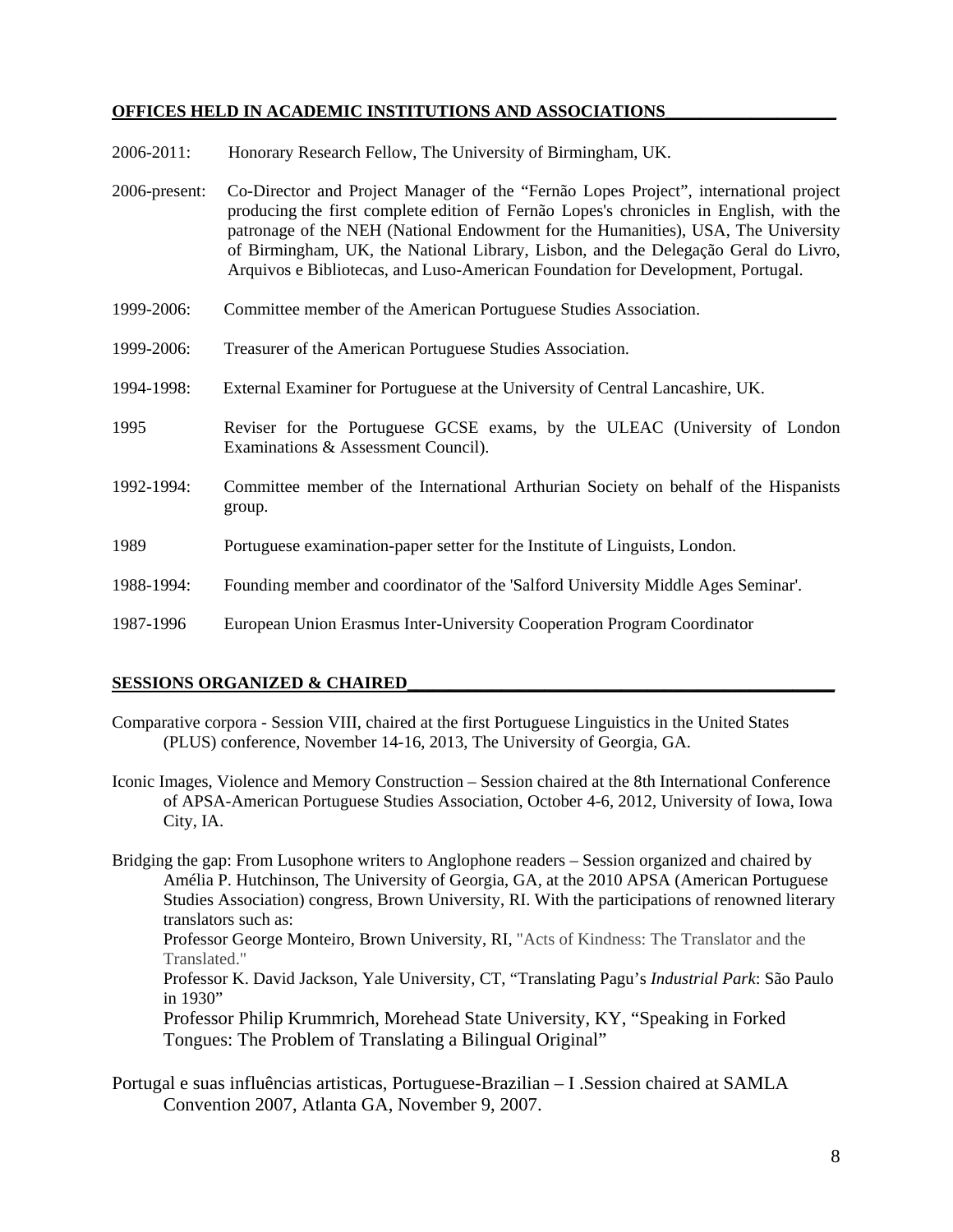- Romance Languages Colloquium "Romance Languages in Action: A Multilingual Conversation", coordinated by Amélia Hutchinson, September 23, 2004.
- "Historico-Cultural Representations in the Lusophone Diaspora." Society for Spanish and Portuguese Historical Studies, Athens, April 2001.
- "Portuguese Literature and Culture: Representation and Ideology in Portuguese Women's Writing." American Portuguese Studies Association, Madison, MI, October 2000.
- "Luso-Linguistics." Conference on Lusophone History, Literature and Culture, University of California, Santa Barbara, April 2000.
- "Presentation and Development of Materials for Teaching Portuguese." ALL-Association for Language Learning, Manchester, UK, July 1994.
- "Developing Teaching Materials for Portuguese." ALL-Association for Language Learning, Dunchurch, UK, September 1993.
- "Safeguarding Problems of Small Departments." Association of Hispanists Jornada de Estudios Conference, University of Birmingham, March 1992.

#### **AWARDS & HONORS**

- 2014 FLAD (Fundação Luso-Americana para o Desenvolvimento/Luso-American Foundation for Development), Portugal. Translation grant awarded to the Fernão Lopes Translation Project, in the value of US \$5,400.00.
- 2013 American Organization of Teachers of Portuguese prize 2013 awarded to co-authored multimedia course *Ponto de Encontro, Portuguese as a world language*, Anna Klobucka et al (Prentice Hall, 2006;  $2<sup>nd</sup>$  revised and augmented edition, Pearson 2012).
- 2010-2015 NEH (National Endowment for the Humanities) Translation grant awarded to the Fernão Lopes Translation Project. The project received US \$170,000.00 to produce the translation of Fernão Lopes's four chronicles from medieval Portuguese into English. It is the equivalent of 1,700 pages and 635,000 words, being translated by a team of six translators in American and British Universities, with the collaboration of a team of medievalists with expertise in different fields. The project has been extended to June 2014. It includes a supporting Website, with the final four volumes being published by Boydell & Brewer in their Tamesis series dedicated to medieval Iberian studies.
- 2009-2015 DGLAB (Direcção Geral do Livro, dos Arquivos e das Bibliotecas), Portugal. Translation grant awarded to the Fernão Lopes Translation Project, in the value of US \$29,000.00.
- 2004: *Who's Who Among America's Teachers*, eighth edition 2004. Nomination made by Heather Bishop, former African-American student and TA at the University of Georgia, Athens.
- 2002: Scholarship awarded by FLAD (Luso-American Foundation for Development) and the Biblioteca Nacional de Lisboa, Portugal.
- 2001: Temporary Instructor Teaching Award in Romance Languages, University of Georgia.